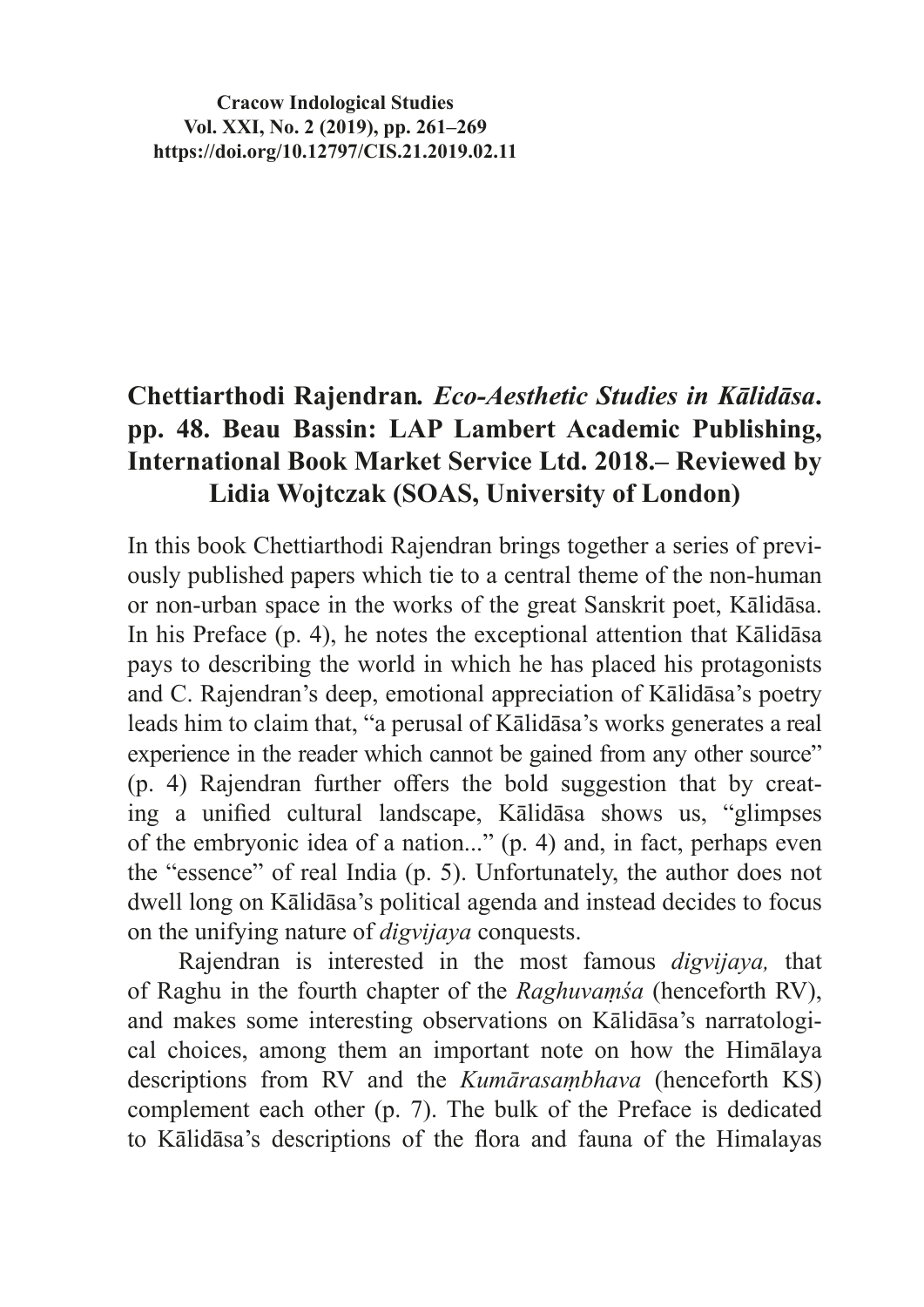and to the numerous mythical beings, cities, rivers and oceans which find their way into the poet's imaginaire. Rajendran ends his Preface with some comments on the aerial depictions of India (p. 10) as found in Kālidāsa's RV (the southern route) and in the *Meghadūta*, a messenger poem which presents its audience with a bird's-eye-view of "northern India" (p. 11).

## **"The Snow Did Not Destroy his Glory": Kālidāsa's Perceptions of the Himālaya**

This chapter was originally published as an article of the same title in *Pandanus '09*. *Nature in Literature, Art, Myth and Ritual*, Volume 3, No. 2 (2009). In it, Rajendran focusses on Kālidāsa's descriptions of the Himalayan mountain range as found most famously in the already mentioned RV and KS, as well as in certain passages in the plays. The paper is an, "attempt to investigate the mythological and geographical features of the Himālaya in Kālidāsa's poetry and to unravel the cultural context in which the great mountain is located in the imagination of the poet" (p. 13). He notices the stark differences in the role played by the mountain in the works—in the KS it is both personified as the father of Parvatī, as well as being the graceful backdrop to the development of the narrative while in the RV, it is a "place to be conquered" (p. 13). One wonders, however, whether matters of narrative have not been overplayed in this case, since we find the same mountain lions lounging in KS 1.6 and in RV 4.72 and the same bamboo "flutes" filling the air with music in KS 1.8 and in RV 4.73. Of course, Raghu's military march through the Himalayas must result in more aggressive descriptions, however this seems to be achieved through the use of poetic figures rather than in different imagery. In Rajendran's opinion, the Himālaya mountain is a "hostile terrain" (p. 13). Yet, rather than there being a "rivalry" between Raghu the conqueror and the Himālaya, the mountain seems to help the king and his soldiers along by providing shaded resting-places for the army (RV 4.74) and lighting up their way with bioluminescent herbs (RV 4.75).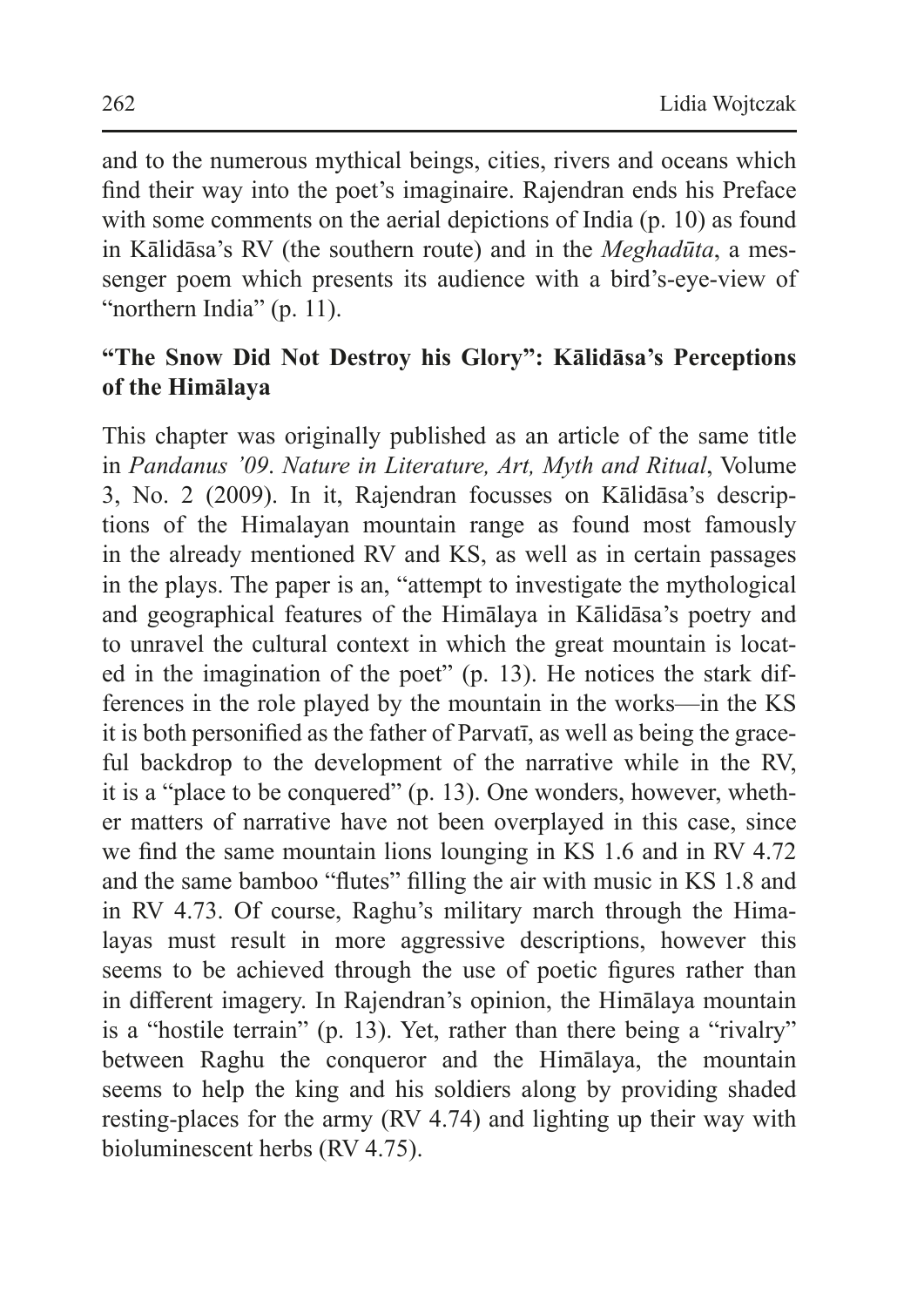Rajendran then moves on to a detailed analysis of the most famous Himālaya description, the opening verses of the KS and pays special attention to the plants and their roles in creating the perfect setting for Kālidāsa's protagonists. After presenting his readers with a plethora of Himalayan flora, fauna and mythical beasts, Rajendran ends his paper by discussing the effect the changing of seasons has on the mountain environment in Sanskrit poetry (p. 17).

## **Untimely Spring: Forbidden Emotions in** *Kumārasambhava*

Originally published in *Pandanus '13*. *Nature in Literature, Art, Myth and Ritual*, Volume 7, No. 1 (2013), this paper carries on from the previous and serves as a multi-layered investigation into the importance of the changing seasons in Kālidāsa's poetry and *kāvya* in general. The author states that an important feature of Kālidāsa's descriptions is, "that they never appear to be artificial additions unwarranted by the context, an unfortunate trait which we find in much of the later classical poetry of Sanskrit" (p. 19). In this matter, we must defer to his immense personal experience with Sanskrit poetry. After noting the role played by the seasons in Kālidāsa's works in general, Rajendran hones in on *vasanta*, Spring (p. 20ff.). Particularly interesting is his interpretation of Kāma's march (KS *sarga* 3), during which Kāma is accompanied by his beloved Rati and his best friend, the personified Spring, Madhu/Vasanta. This well-known passage plays on the classical *kāvya* trope of the marching army by overlaying it with the portrayal of the coming of Spring. The *kāvya* motifs connected with Spring are all present; we hear about the blossoming of the *aśoka* (KS 3.26), mango (KS 3.27), and *palāśa* (KS 3.29) and the intoxication brought about by the abundant pollen, especially among bees (KS 3.36) and elephants (KS 3.37). Importantly, as Rajendran alludes to in his title, this is an untimely Spring which baffles the ascetics living in the forest (KS 3.34b, *tām ākālikīṃ vīkṣya madhupravṛttim*) and, thanks to a comparison with the more orderly progression of the same season in RV 9.24ff., (p. 22–23), Rajendran locates the devices through which Kālidāsa underlines the unusualness of this unexpected season.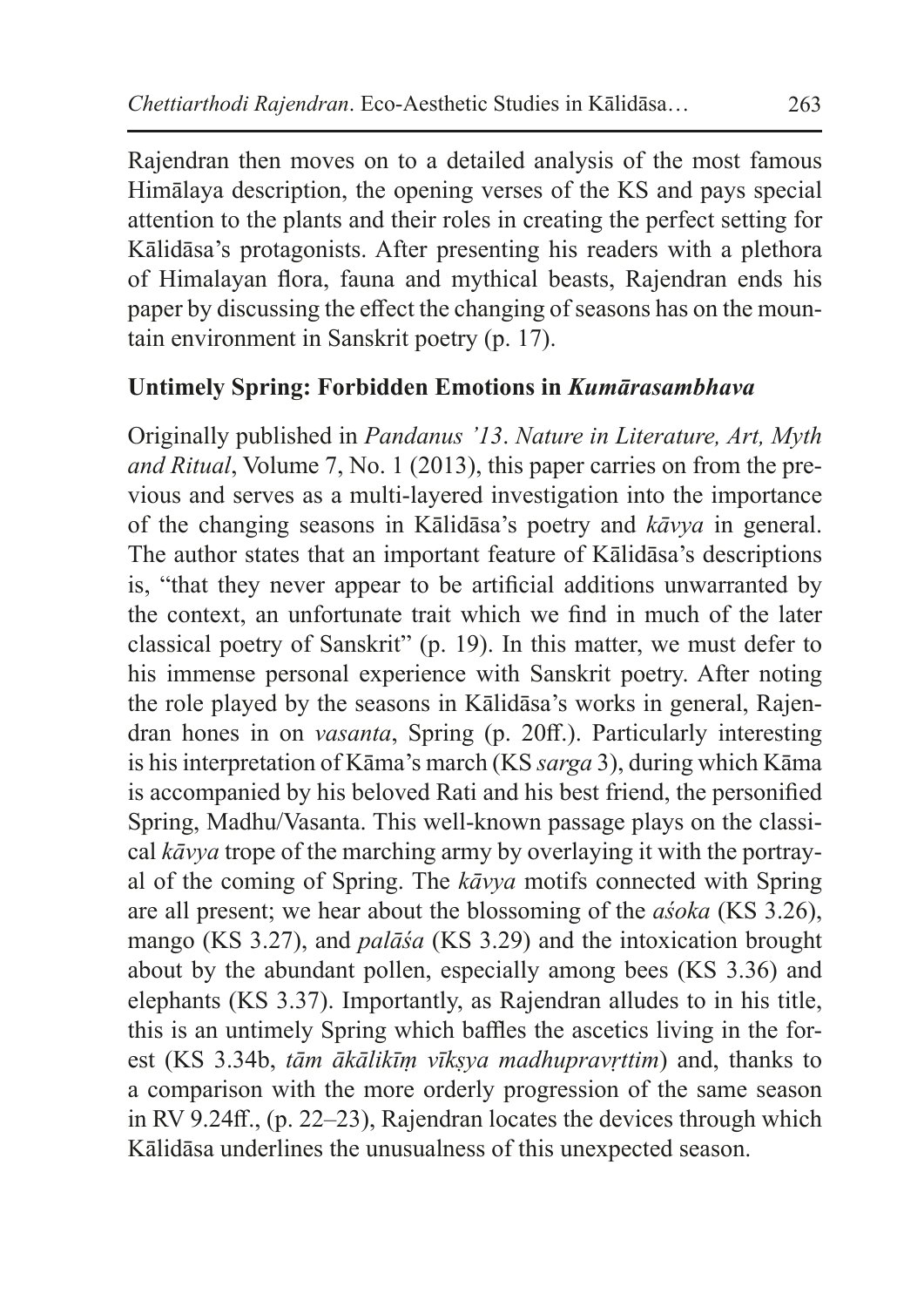Rajendran sees the chaotic nature of 'untimely' Spring in the KS as Kālidāsa's caution against "any attempt to tamper with the natural order of the cosmos" and decides that the passage shows Kālidāsa's "apprehension in the transgression of the sanctity of the sacred domain of [Śiva's, LW] penance." (p. 24) Yet, taking into consideration the militant nature of Kāma's expedition against the meditating Śiva in these *sarga*s, it could also perhaps be conjectured that the frenetic explosion of Spring is not that much a cautionary tale of cosmic implications but rather Kālidāsa's subtle wink at the classic *mahākāvya* trope of violent conquests.

## **The Angry Ascetic and the Pacifying King: A Socio-Cultural Study in Kālidāsa's Poetry**

This paper was originally published in the proceedings, *Kings and Ascetics in Indian Classical Literature*, P. Rossi and C. Pieruccini (eds), Quaderni di Acme: 2009. It marks a shift in the volume from analyses of the role that the non-human world plays in Kālidāsa's work to an investigation of the relationships between human protagonists the author's choice in this paper falls on kings and ascetics. The rationale in examining these two types of characters lies in the power both groups have over their environments but also on the stark differences in the spaces they occupy and the lives they lead (p. 25). These contrasts most interest Rajendran and he begins by looking at the characters of Kaṇva and Duṣyanta in Kālidāsa's play, *Abhijñānaśākuntala* (henceforth AŚ). The author notes the impact of scenes where these protagonists venture into each other's worlds—Dusyanta into Kanva's hermitage in Act 3 and Kaṇva's troupe of ascetics into Duṣyanta's court in Act 5—and by doing so, refers us back to the classic, and perhaps slightly simplistic, dichotomy of *grāma* vs. *vana*, 1 that is the contrast between the urban and 'wild.'

<sup>&</sup>lt;sup>1</sup> See: Thapar 2001. On a more holistic approach to what constitutes the 'urban' in early Indian literature, see: Kaul 2010.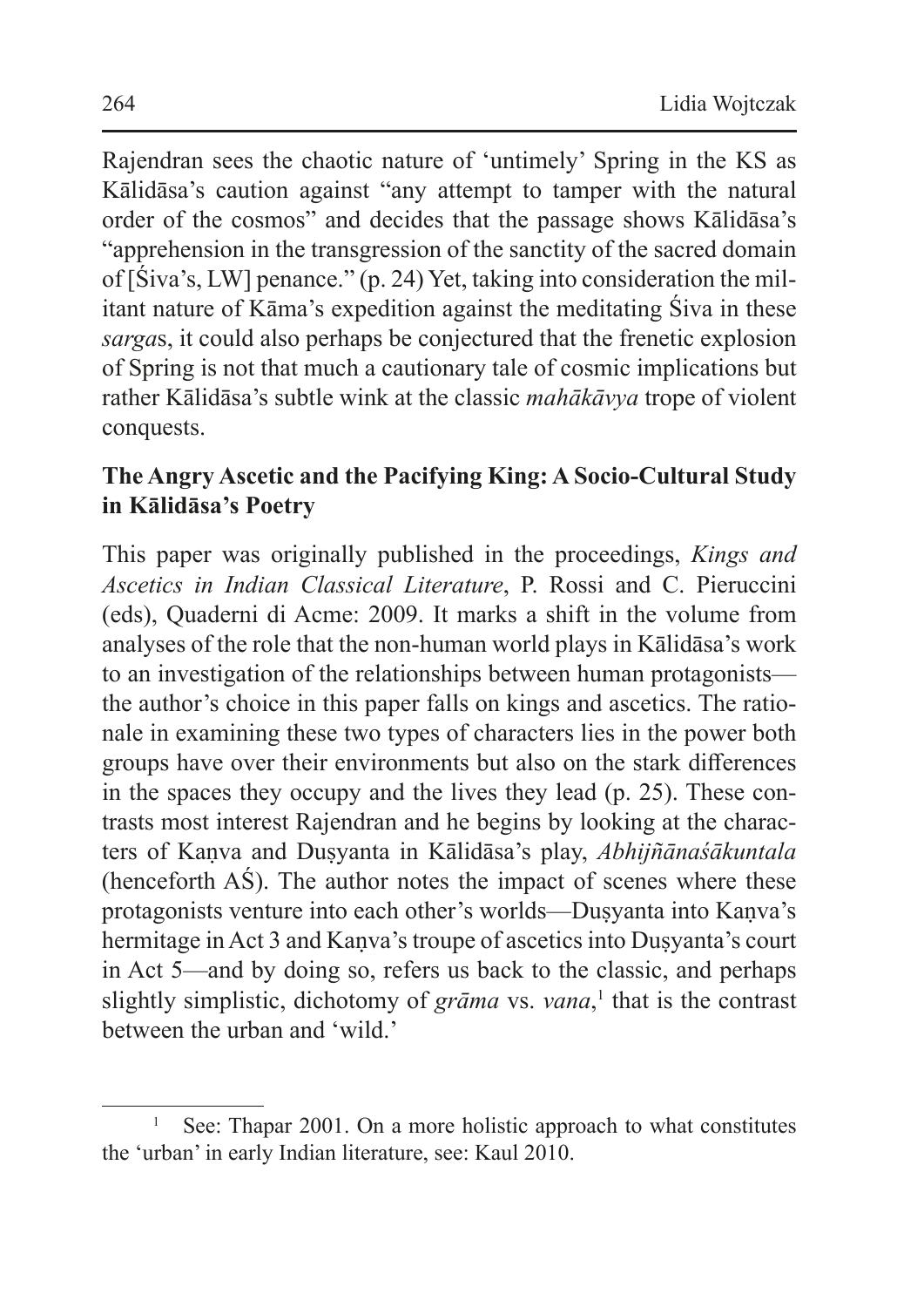Another facet of the king-ascetic relationship is the tension between "Brāhmaṇahood" and "Kṣatrahood" (p. 25) and, accordingly, the tension between spiritual and military power. Rajendran notices that in Kālidāsa's poetry, it is always the ascetics who "call the shots" while the royalty remains submissive. He takes this as an indication of the great respect that Kālidāsa had for the ascetic order, even while most likely writing under the patronage of kings. Most significant for Rajendran's analysis is the clash of worlds found in Act 5 of the AŚ, on which he closes the paper (pp. 29–31).

#### **Encountering the Forest: Kālidāsa's Perceptions on Hunting**

Rajendran begins this article, originally published in *Pandanus '06. Nature in Literature and Ritual* (2006), by once again emphasizing the "otherness" of the forest in relation to the city in "ancient Indian mythological and folklorist discourse" as proven in the *Mahābhārata* and *Rāmāyaṇa* (p. 33). The premise of the paper is to examine how the poet detangles the conflict of the aggressive intrusion of the urban into the wilderness that is inherent to the princely activity of hunting. An important note is made on the distinction between a wild forest and the "penance grove" (*āśrama*), but no note is made on the existence of curated, royal 'forests' which seem to have been a space separate from the truly wild *araṇya* or on the fact that the hermitage was an extension of the urban.

The core of the paper are understandably Daśaratha's hunting scene from *sarga* 9 of the RV and Dusyanta's chase at the beginning of the AŚ. Rajendran sees these episodes as expressing Kālidāsa's disapproval of hunting, whether conscious or not, and a comparison of Duṣyanta's hunt from the *Mahābhārata* with Kālidāsa's reinterpretation of the scene serves to bolster his argument. As does the transformation which occurs in king Duṣyanta and Māḍhavya, the *vidūṣaka*, who become disgusted with hunting over the course of the AŚ (p. 40). Rajendran ends the paper claiming that such disdain for hunting in the poetry of Kālidāsa, "the lover of nature" (p. 41), is to be expected.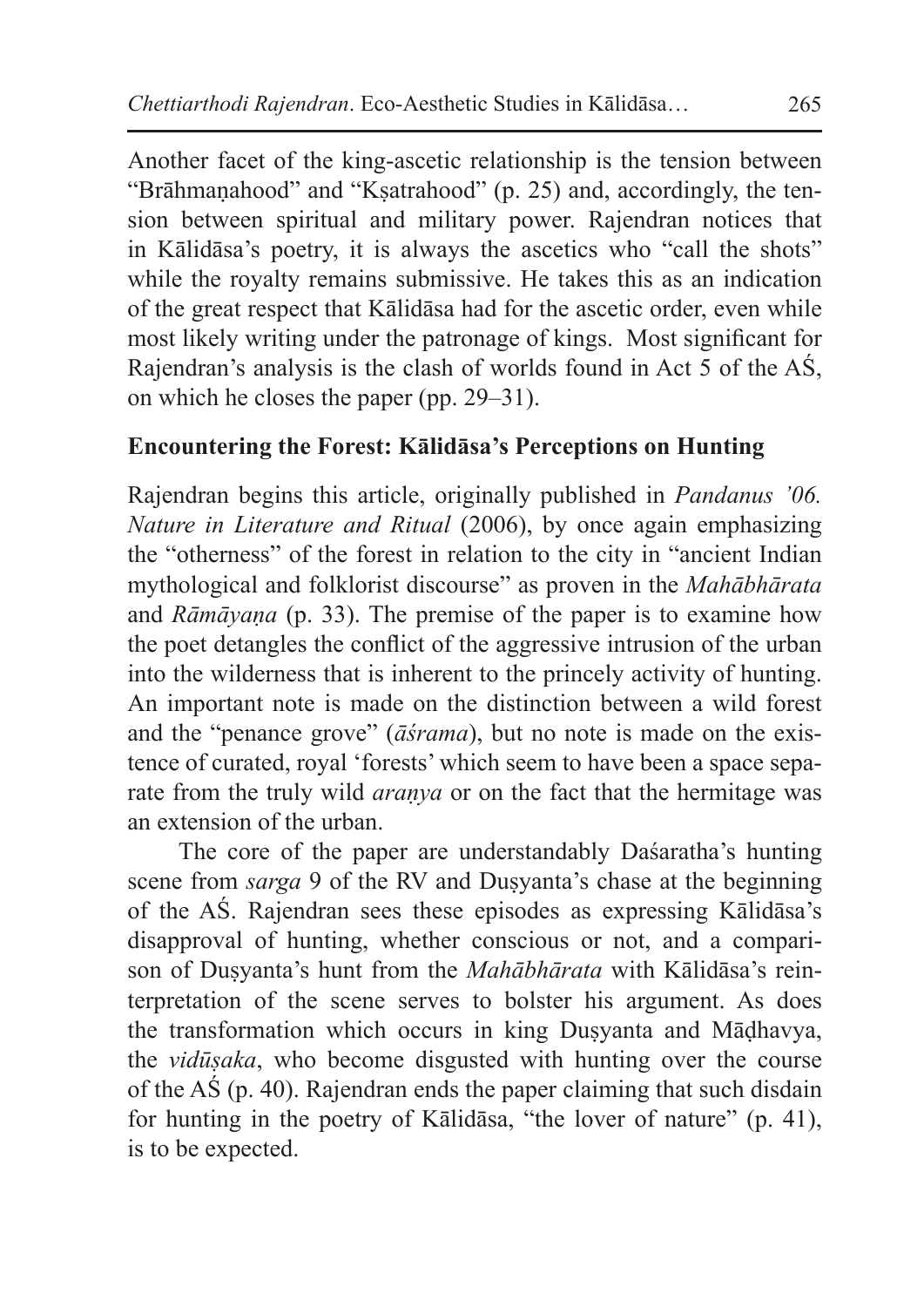## **The City Man in the Forest and the Forester in the City: A Reading in** *Abhijñānaśākuntala*

The author closes his volume with a paper originally published in *The City and the Forest in Indian Literature and Art* (Stasik and Trynkowska 2010). It brings together earlier thoughts on the transgression of the wild into the urban and vice versa. AŚ remains the obvious canvas and, as earlier mentioned, the clash is between the court of king Duṣyanta and that of Kaṇva's hermitage. Although Rajendran notes that sage Kaṇva calls himself *vanaukas*, i.e. "forest dweller", it is a pity he did not decide to comment more on the context of this statement in AŚ Act 4—*vanaukaso 'pi santo laukikajñā vayam*—which suggests that Kanva and the ascetics, unsurprisingly, saw themselves as not only detached from the urban but rather from society as a whole. A more in-depth discussion of this point may have served to add some nuance to the simple forest-city dichotomy.

Chettarthiodi Rajendran is a renowned scholar of Sanskrit literature but in this volume, he is also a great connoisseur of Sanskrit poetry and his profound observations on the works of Kālidāsa give us a glimpse of how Sanskrit poetry should be appreciated. He is a master of finding subtle connections between protagonists, scenes and entire poems and this is made abundantly clear in the papers collected in the book. However, there are a few concepts, introduced especially in the Preface, which I found problematic and would perhaps warrant more consideration. The first of these is the term 'eco-aesthetics' from the title. It is not defined by the author although it already exists in modern scholarship. Rather than being the aesthetic enjoyment of beautiful flora and fauna, these already being traditionally the objects of admiration in the arts, eco-aesthetics is a philosophical stance which grapples with finding beauty in the modern world torn by climate change and has political, societal and ecological implications.<sup>2</sup> It would have been helpful if C. Rajendran were to explain his understanding of the term in the context of Kālidāsa's works.

<sup>2</sup> See: Miles 2014.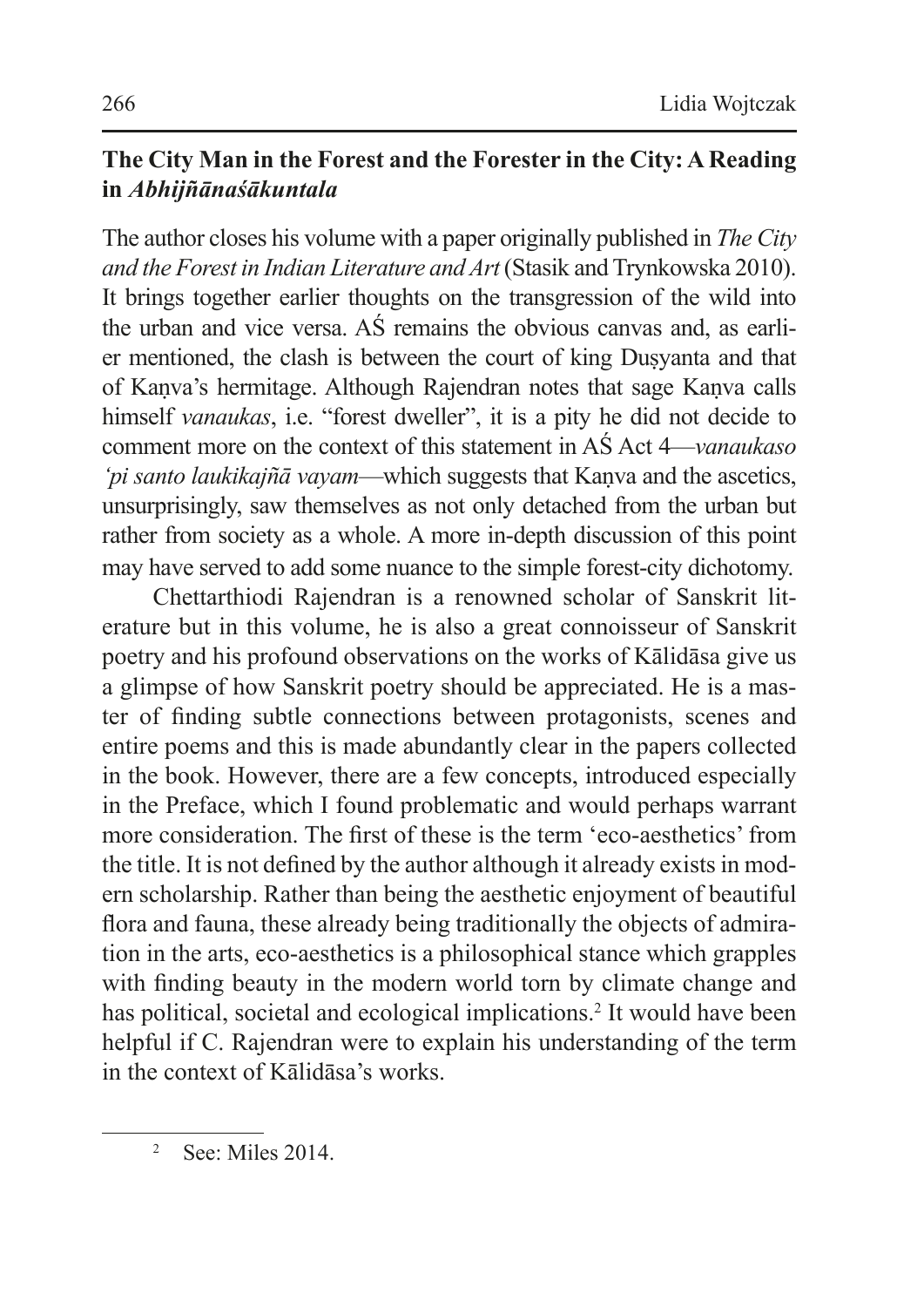More questions are raised by the author's statements that Kālidāsa was working with the socio-political agenda of creating an image of a culturally cohesive "India." While there can be no question that Kālidāsa was a master of geographical descriptions and reached for the trope often, one has to wonder whether ascribing these to a broader political programme is perhaps ahistorical or even at all productive. As Rajendran himself notes, there are many parts of Raghu's *digvijaya*, a core passage for his argument, that do not make much sense in terms of sketching out an integrated 'India' and the lack of historical certainty as to Kālidāsa's times, to my mind, precludes serious discussion on the political and geographical realities that informed Kālidāsa's choices on topics such as nation building. The latter also raises questions that would have benefitted from some consideration through a post-colonial lens.

Another concept which warrants deeper reflection is 'nature', especially in the context of the dichotomy of the 'natural' vs. the 'civilised'.<sup>3</sup> On the term itself, it is necessary to note that it carries with it many connotations and when it appears in literary studies, it tends to be used in the sense inspired by the poetry of European Romanticism. Accordingly, what does it actually mean to write that Śakuntalā is a "child of nature"? It has been convincingly argued that the hermitage, like the grove and forest, are in reality "intimately connected to the urban" (Ali 2013: 365) in Sanskrit *kāvya* and it is this interconnectedness which allows royalty and hermits to interact with such ease in Sanskrit poetry. Furthermore, this very interconnectedness allows for the success of the most prevalent figures of Sanskrit *kāvya* which play on the poetic overlap of the human and non-human.4 In fact, in Kālidāsa's work, the world outside the city seems to be just

<sup>3</sup> For an insightful analysis of this term in the longue durée, see: Lewis 1990 (1960): ch. 2: Nature (with *Physis*, *Kind*, *Physical* etc.). There is also an interesting point made on this topic in Kālidāsa's *Meghadūta* in: Ruiz-Falqués 2015.

<sup>4</sup> Titziana Pontillo has some interesting points on this in Pontillo 2010.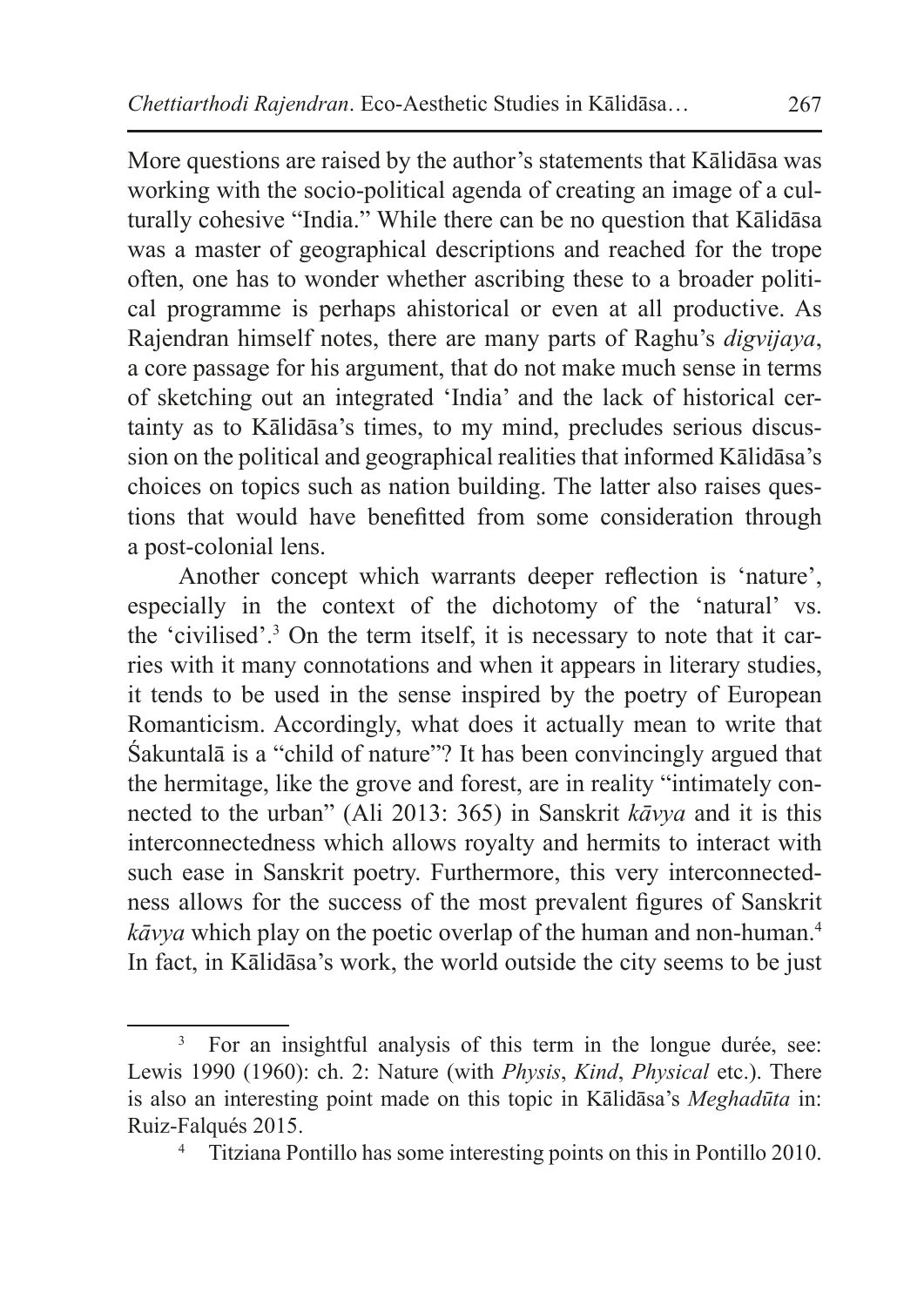as sophisticated and refined as any royal court, which, in itself, would have to be a prerequisite for the works to be intelligible to the courtly audience they were intended for.

Of course, these topics and others raised by Chettarthiodi Rajendran in his volume have been the subject of many studies and conferences<sup>5</sup> and there is much scope for future work, especially from the perspectives of environmental history, colonial and postcolonial studies. It is thanks to publications like *Eco-Aesthetic Studies in Kālidāsa* that questions like these come to light.

#### **References**

- Ali, D. 2013. Book Review of *Imagining the Urban: Sanskrit and the City in Early India*, by Shonaleeka Kaul. In: *The Indian Economic and Social History Review* 50(3): 365–393. https://doi.org/10.1177/0019464613495254.
- Kaul, S. 2010. *Imagining the Urban: Sanskrit and the City in Early India*. Delhi: Permanent Black.
- Lewis, C. S. 1990 (1960). *Studies in Words*. Cambridge: Cambridge University Press.
- Miles, M. 2014. *Eco-Aesthetics: Art, Literature and Architecture in a Period of Climate Change*. London: Bloomsbury Academic.
- Pontillo, T. 2010. When a Magnificent City Looks Like a Heavenly Grove: The Fluttering Flags and Pennants on the Mansions in the Mahābhārata, in the Rāmāyaṇa and in Kālidāsa's Works. In: D. Stasik and A. Trynkowska (eds). *The City and the Forest in Indian Literature and Art*. Warsaw: Dom Wydawniczy Elipsa: 53−68.
- Rossi, P. and C. Pieruccini (eds). 2009. *Kings and Ascetics in Indian Classical Literature*. Milano: Cisalpino.

<sup>5</sup> Besides Stasik and Trynkowska 2010*,* see also: Rossi and Pieruccini 2009.